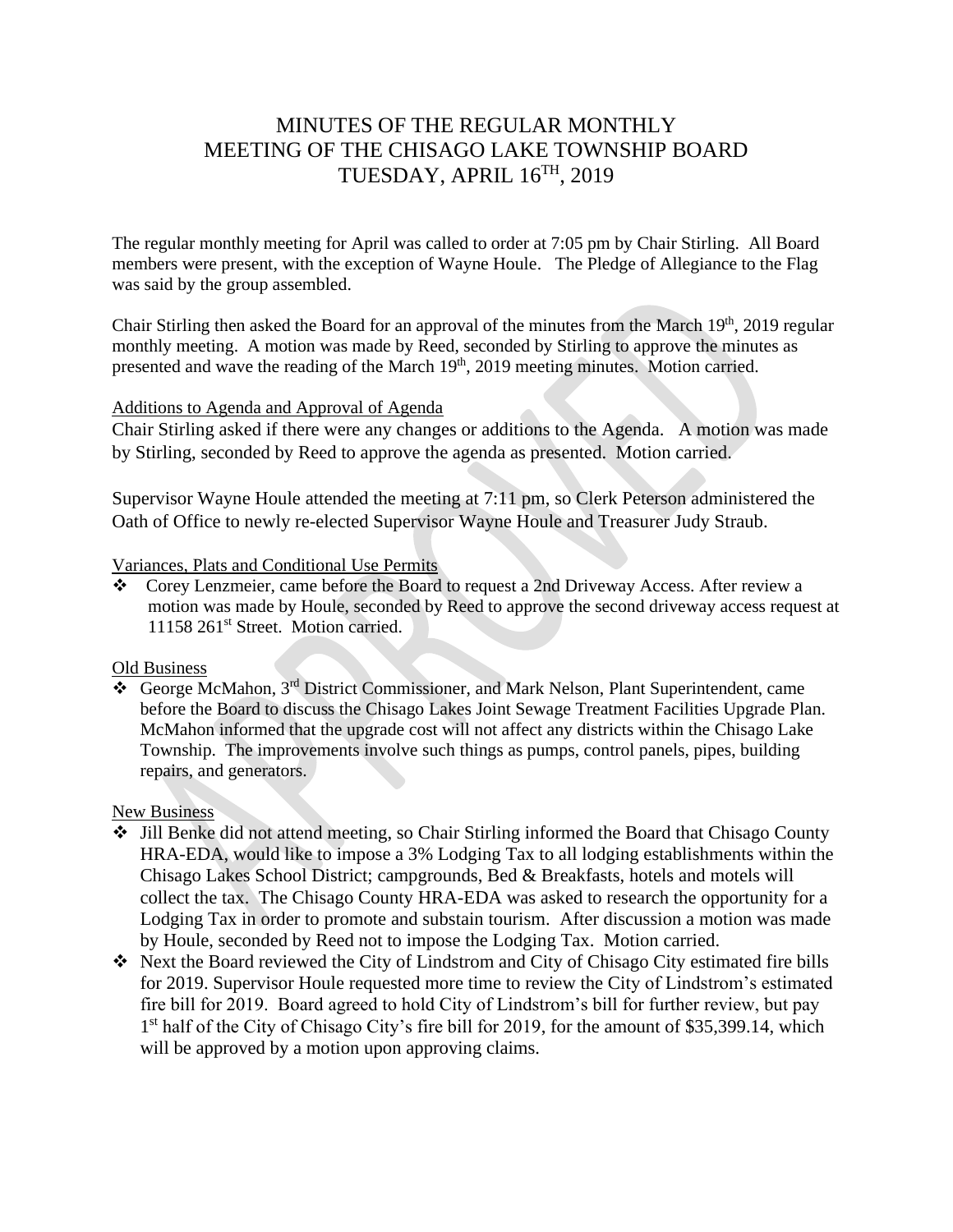## Page 2 of April 2019 Minutes

- ❖ The Board received two application from Xcel Energy; One to replace existing pole at 12506  $316<sup>th</sup>$  Street N, and One to install a new 4" plastic gas main for a system reinforcement project along Chisago Blvd. After review a motion was made by Houle, seconded by Reed to approve both applications. Motion carried.
- ❖ A request was received from Hillcrest RV Park for a 3.2 Liquor License. After review a motion was made by Houle, seconded by Reed to approve the 3.2 Liquor License for Hillcrest RV Park. Motion carried.
- ❖ The Board reviewed requests from Health, Recreational and Service organizations for donations. A motion was made at the Annual meeting to give up to \$10,000 to various organizations with the Board deciding how the money was to be allocated. After review a motion was made by Houle, seconded by Reed to approve the following donations:

| $\mu$ , second $\sigma$ is need to approve the following domations. |         |
|---------------------------------------------------------------------|---------|
| Chisago County Ag Society (County Fair)                             | \$2,000 |
| Community Meals (Zion Lutheran Church)                              | \$1,000 |
| <b>Chisago County Recreation</b>                                    | \$1,500 |
| Baby Blanket – St. Bridget Church                                   | 500     |
| New Pathways Shelter for Homeless Families                          | 500     |
| <b>Steel Chicks Recycling</b>                                       | \$1,000 |
| Chisago-Lindstrom Lakes Association                                 | 250     |
| <b>TOTAL</b>                                                        | \$6,750 |
|                                                                     |         |

Motion carried.

### Road Report – Matt Wikelius

- Matt informed the Board that he received a quote from Midway Ford Commercial Fleet and Government Sales for a 2019 F250 Truck to replace the existing 2007 Chevy Truck for the amount of \$27,622.84. After review a motion was made by Houle, seconded by Reed to approve the purchase for the 2019 F250 Ford Truck, for the amount of \$27,622.84. Motion carried.
- $\bullet$  Road Report: Several frost boils on the following gravel roads; 256<sup>th</sup>, 285<sup>th</sup>, and Malmberg. They put rock down on  $256<sup>th</sup>$ , and will add rock once the weather settles down and frost is completely out of the ground to 285<sup>th</sup> and Malmberg if still needed. Several frost boils on the following paved roads: Neuman, Little Lake Rd, 347<sup>th</sup> Street and Morgan Ave. Will look at options for repairing these roads and have more information at next meeting. Received a quote from Fahrner Asphalt Sealers for Crack Sealing and Flex patching: Oriol Ave; 355<sup>th</sup> St; Mindy Court; Morgan Ct; Nester Ave (23 south to end); 274<sup>th</sup> Court; Nordgarden Rd; Novak Ave; Old Holt Court; Glader Blvd (Pvmt chge-Olympic Trail); Olympic Trail; 263<sup>rd</sup> Lane; Newton Ave; Maxwell Rd; 252<sup>nd</sup>/251<sup>st</sup>/Koala/Kipling; Kodiak/261<sup>st</sup> St; Kestrel/248<sup>th</sup> St/Kenwood Lake for the amount of \$60,383.25. After review a motion was made by Houle, seconded by Reed to approve the Bid from Fahrner Asphalt Sealers for road repairs for the amount of \$60,383.25. Motion carried.
- ❖ Chair Stirling informed everyone present that the City of Lindstrom signed off on the completion cost of \$75,955.84 for the reclaiming of 288<sup>th</sup> Street.
- ❖ Chair Stirling suggested we order a porta potty to be placed at Moody Lake Park for the summer. Chair Stirling informed the Board that someone offered to donate and plant some trees at Moody Lake Park. After discussion a motion was made by Houle, seconded by Reed to approve the donation of trees to be planted at Moody Lake Park with the stipulation that they get a locate done before planting. Motion carried.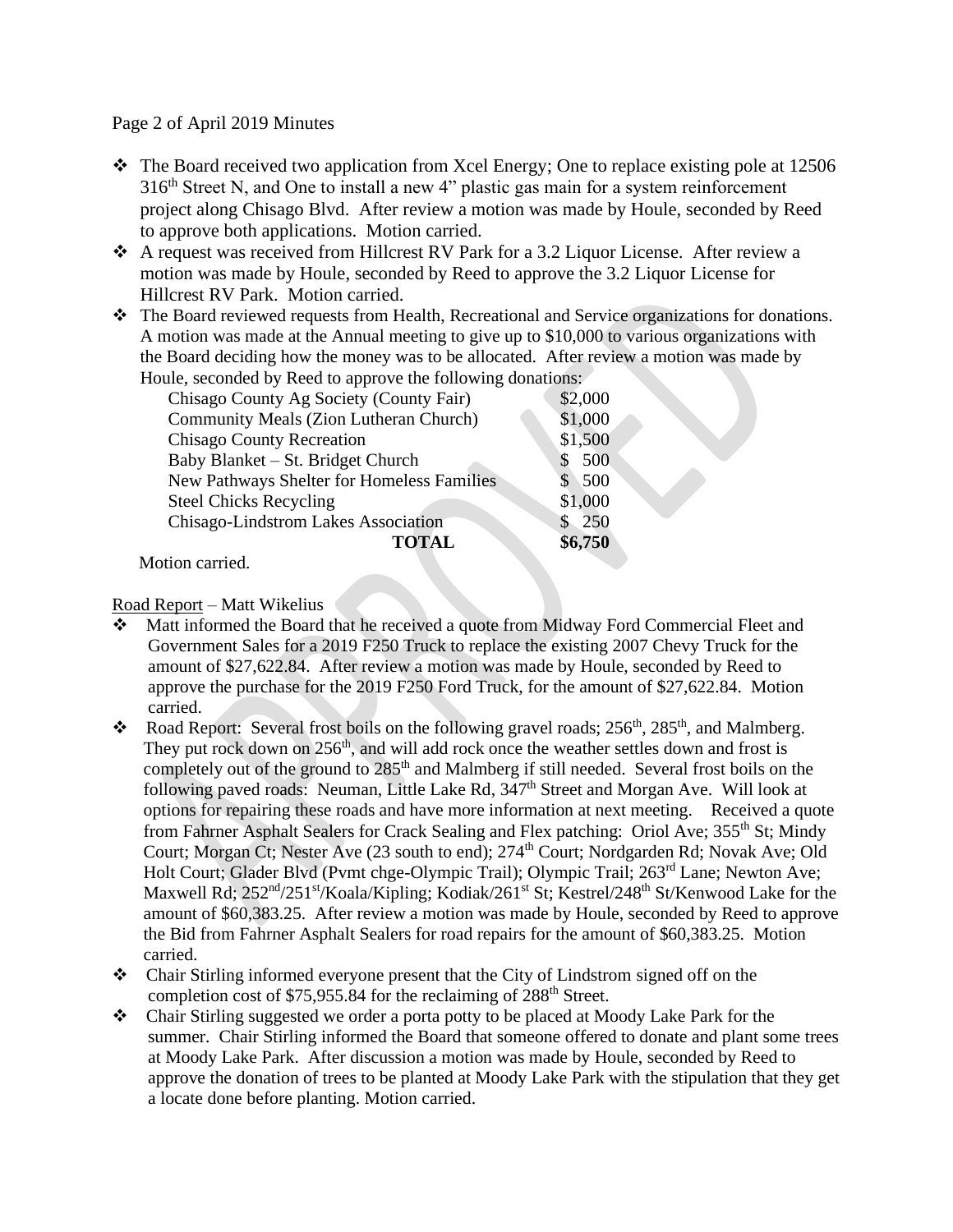## Page 3 of April 2019 Minutes

### Information for Officials

❖ Clerk Peterson informed the Board of the following:

- $\triangleright$  for the month of March : 5 building permits were approved and issued within the Township; all were for other home improvements.
- ➢ April 18th - Board of Appeal and Equalization meeting at 1:30 pm at the Government Center
- $\triangleright$  April 24<sup>th</sup> CCATO Meeting
- $\geq 2019$  Spring Short Courses handed out a Book on Minnesota Noxious Weeds, and new Township Maps with new updates. Peterson suggested framing the new map and displaying it in the Township Building, all Board members agreed.
- ➢ Upcoming Hall Use dates for May and June
- $\triangleright$  Peterson asked to purchase 4 additional rectangular tables for Town Hall. After discussion a motion was made by Houle, seconded by Reed to approve purchasing additional tables for Town Hall.
- $\triangleright$  Chair Stirling informed the Board that CLFLWD informed the Township that they are going to begin the process of updating its 10 year management Plan, so she suggested that they should try and attend one of their upcoming meetings. Supervisor Houle said he would look at his schedule and try to attend the next scheduled meeting.

## Treasurer's Report \_Judy Straub

❖ Treasurer Straub gave the Treasurer report. After the Treasurer's report was presented a motion was made by Houle, seconded by Reed to approve the Financial Report with a balance of \$1,103,813.98, and pay the bills – Claim numbers 1423-1443, in the amount of \$55,963.37. Motion carried.

## Re-Organization of Board for 2019

- ❖ Chair Stirling turned the Chair over to Clerk Peterson for election of Chair for the year 2019. Clerk Peterson then asked for nominations for Chair. A motion was made by Houle, seconded by Reed to make Sherry Stirling the chair for 2019. Motion carried. Chair Stirling asked for nomination for Vice-Chair. Houle was nominated as Vice-Chair. A motion was made by Reed, seconded by Stirling for Houle as Vice-Chair for 2019. Motion carried.
- ❖ Chair Stirling asked the Board to adopt a schedule for Board regular monthly meetings, designate an official newspaper, designate a posting location for official notices, and designate banks as town depository. A motion was made by Stirling, seconded by Houle to Adopt a schedule for Board regular meetings to be held on the third Tuesday monthly, designate Chisago County Press as our official newspaper, designate the side of the Maintenance Bldg., and lobby of Town Hall for posting locations for official notices, and designate the same three banks as we are currently using as town depository. Motion carried.
- $\div$  Supervisor Houle suggested that all elected officers receive \$100.00/month compensation increase effective May  $1<sup>st</sup>$ , 2019 and be reviewed every three years. After discussion a motion was made by Houle, seconded by Reed that all elected officers receive  $$100.00/m$  onth compensation increase effective May 1<sup>st</sup>, 2019 and be reviewed every three years. Motion carried.